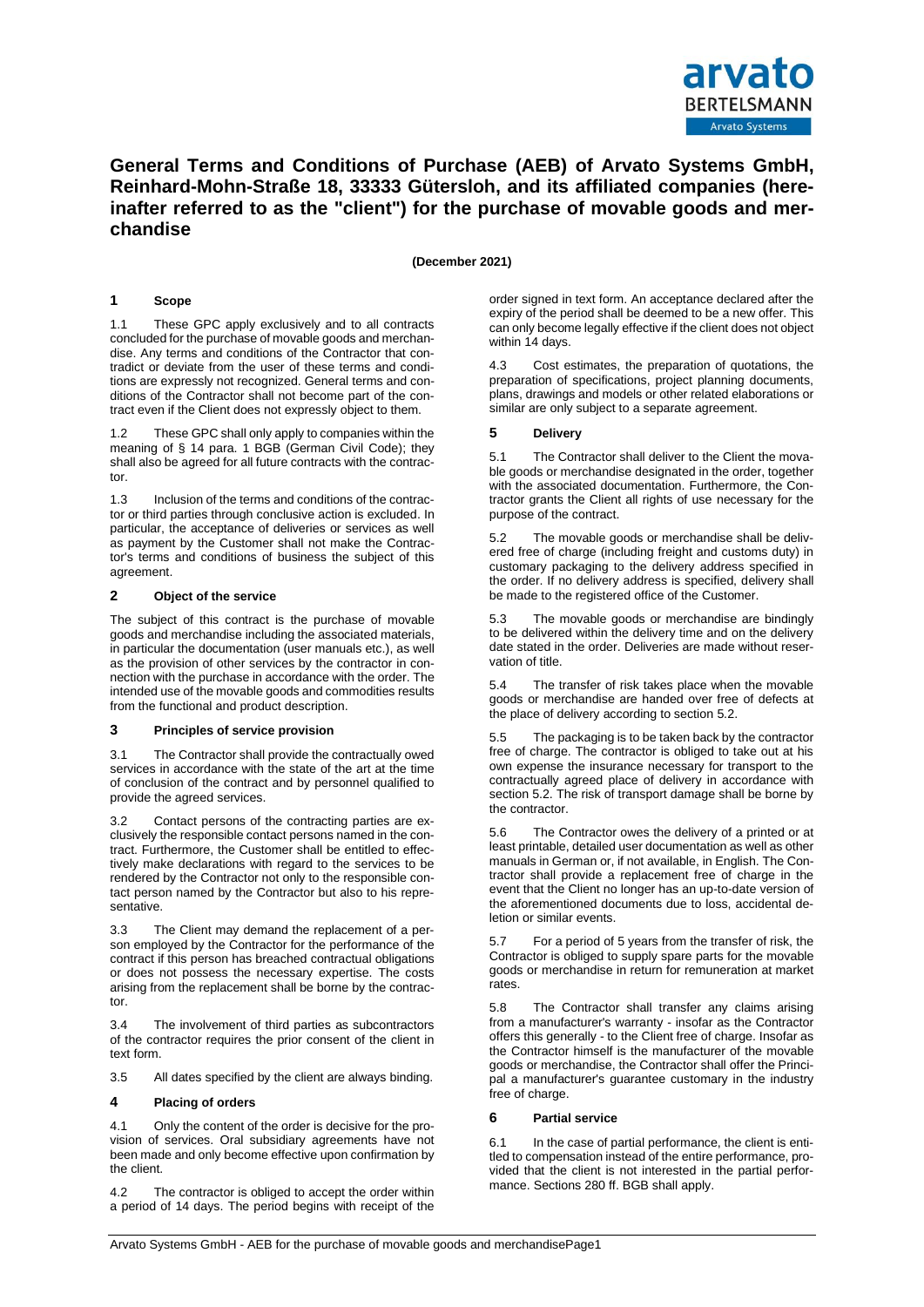

6.2 Partial services are not accepted as contractual services. The return shipment is at the expense of the contractor. Until the return the goods shall be stored at the risk and expense of the contractor.

# **7 Principles of personnel deployment**

7.1 The Contractor shall provide its services independently or with its own or third-party personnel (hereinafter referred to as "Personnel").

7.2 The Client is entitled to demand the replacement of the personnel employed by the Contractor, with justification, which may be provided in text form, if the Contractor has repeatedly breached contractual obligations or if there is any other important reason in the personnel employed which prevents cooperation between the Client and the Contractor.

7.3 If the Contractor uses external personnel (such as freelancers or temporary workers), the Client may also demand the replacement of the external personnel with justification, if a further deployment is not reasonable for the Client. As the main contractual obligation, the Contractor shall ensure and control on its own responsibility that any external specialists or subcontractors it employs are deployed and controlled in accordance with the statutory regulations. At the request of the Customer, the Contractor shall provide the Customer with documentation of the controls carried out and confirm the correctness of the controls in text form. Inconsistencies or missing proofs of confirmation entitle the client to immediate extraordinary termination of the contractual relationship.

7.4 The contractor must comply with the customer's request for the exchange of personnel without delay. Any additional expenses arising from personnel expansion or personnel changes shall be borne by the contractor.

<span id="page-1-0"></span>7.5 In the individual contract, the contractor designates its own project manager as central contact person. This person controls the entire project work on the contractor's side. On the other hand, the client provides its own project manager as the central contact person for the entire project management. The project manager controls the entire project work on the part of the client.

7.6 Under no circumstances will the contractor's personnel be integrated into the client's business. The contractor shall remain solely responsible for such personnel to the full extent. There shall be no division of labour between the staff of the contracting authority and the staff of the supplier. The personnel employed by the contractor shall not be included in the internal holiday planning and representation arrangements of the customer. Periods of deployment or service times are agreed exclusively with the project manager contractually nominated by the contractor. The contractor's personnel do not take part in internal meetings and events of the customer with company-specific content and events (for example, presentation round, company party). The only possible participation is in project and technical meetings which are directly connected with the concretization of the contractual service, the provision of services or the acceptance of services. The contractor as well as the personnel employed by him use his own operating resources, unless an objective reason makes the use of the customer's operating resources necessary (e.g. IT security, data protection).

7.7 No project-related coordination, instructions or comparable communication between the contractor's personnel on duty and the client's personnel takes place without the participation of the responsible named project managers. The Contractor shall involve the Client's project manager for binding information and for all questions arising from the performance of the contract. He shall provide information and make decisions or communicate them without delay. Decisions and information of other persons shall only

be binding on the Contractor and his personnel if they have been confirmed in writing by the Customer's project manager.

7.8 In the event of any complaints about defects in the performance of the Contractor, the Contractor's project manager shall in principle be the sole contact person for the Client's project manager. No complaints about the performance of the Contractor shall be made to the Contractor's other personnel.

7.9 The Contractor shall ensure that all personnel deployed by it has taken note of the regulations regarding confidentiality, data protection, plant security, the information sheet on the Federal Data Protection Act, the flyer for emergencies as well as the Customer's information security guidelines and complies with the regulations accordingly.

7.10 Upon request, the Contractor shall inform the Client at a reasonable distance about the status of the project and compliance with the contractual requirements and shall provide interim results. In addition, the Customer may request to inspect the relevant documents and extracts thereof.

#### **8 Personnel deployment for end customers**

8.1 If the Contractor provides services to an end customer of the Client within the scope of this Agreement, the Contractor and the Client shall each remain solely responsible for their personnel. This means that neither the Customer's personnel nor the Contractor's personnel will be integrated into the operation of the end customer. Furthermore, there is also no cooperation based on the division of labour and no direct communication between the personnel of the contractor, the client and the end customer.

8.2 Any project-related coordination, instruction or comparable communication with the end customer shall take place solely via the responsible named project manager of the client. This person is the exclusive contact person for both the end customer and the Contractor's project manager with regard to the services provided at the Customer's end customer within the scope of this Agreement. In all other respects, the above provisions of Sections [7.5](#page-1-0) to 7.8 shall apply mutatis mutandis.

## **9 Minimum wage**

<span id="page-1-1"></span>9.1 The contractor is obliged to pay his employees the statutory minimum wage. At the request of the Client, the Contractor shall prove to the Client that this obligation has been fulfilled by submitting suitable documents (in particular documents in accordance with Section 17 (1) MiLoG, clearance certificate from the competent social security or holiday fund, etc.) within 14 days of termination of the present contractual relationship for the entire duration of the contract up to six months.

<span id="page-1-2"></span>9.2 The Contractor shall indemnify the Client from all claims of third parties (in particular employees of the Contractor, Client's customers, Federal Employment Agency) in connection with the breach of the obligation to pay the statutory minimum wage on first demand.

9.3 The Contractor is obliged to oblige any subcontractor to pay the statutory minimum wage and release the Client from work to the same extent as the Contractor itself is obliged to do under Clause[s9.1](#page-1-1) an[d 9.2If](#page-1-2) the subcontractor in turn uses subcontractors, the Contractor shall ensure that all subcontractors are also obligated accordingly.

9.4 The contractor is liable to the client for all claims of third parties arising from the breach of the obligation to pay the statutory minimum wage by subcontractors.

## **10 Compensation**

10.1 All agreed prices are exclusive of the legally applicable sales tax and include all incidental expenses, in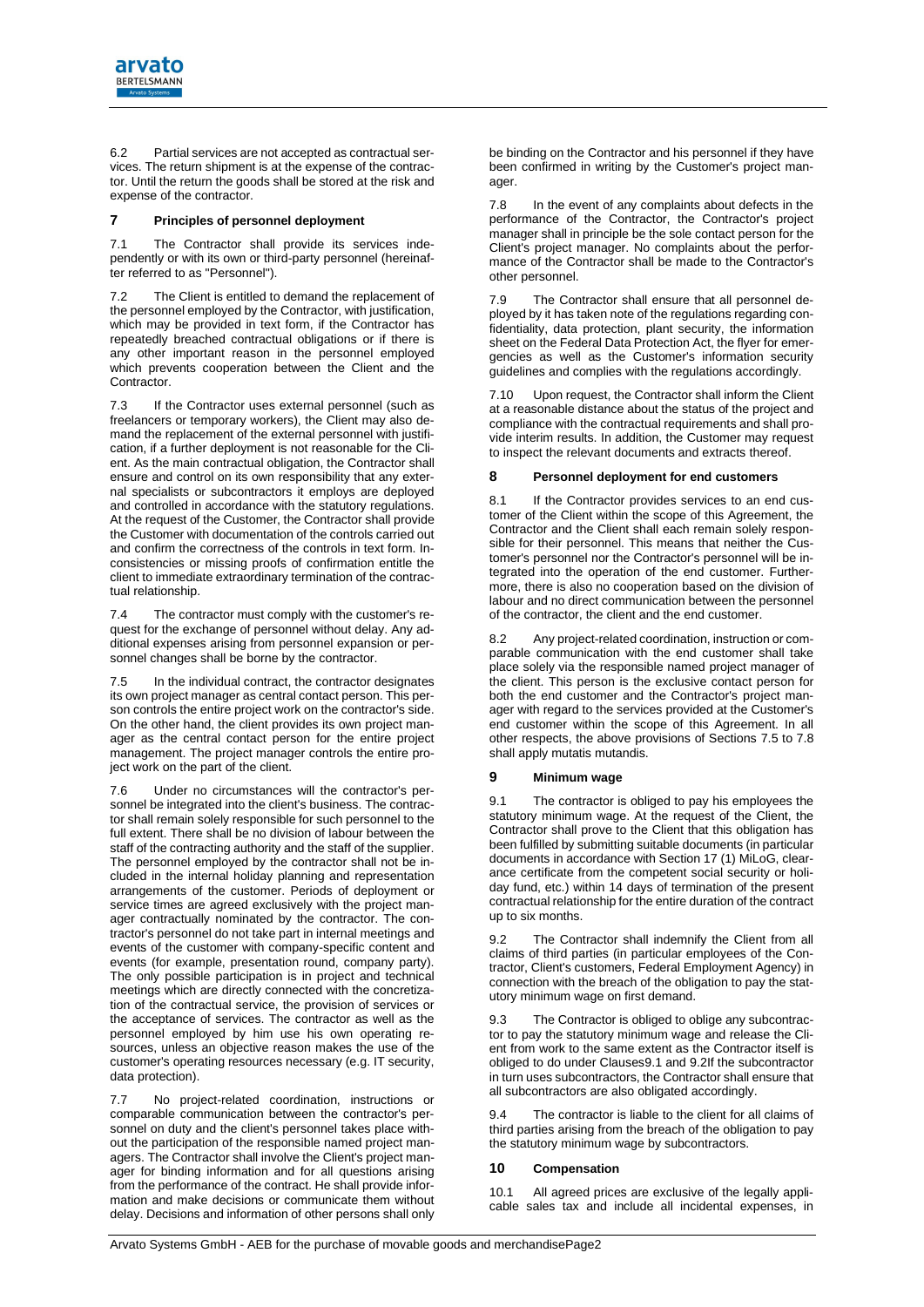

particular travel expenses, travel times, transport costs and customs duties.

10.2 In case of wrong, bad or partial deliveries, the client is entitled to refuse payment until proper fulfilment.

10.3 Insofar as the Contractor is obliged to provide a warranty to the Client, the contractually owed services shall be provided free of charge for the duration of the warranty period.

10.4 Unless otherwise agreed, the remuneration shall be due for payment 30 days after receipt of a verifiable invoice, but in principle only after confirmation by the Client that the services contractually owed by the Contractor have been rendered in full. The invoice shall contain the order number of the Customer as well as, if no lump sum remuneration has been agreed upon, details of the performance of the services (including time, place, content of the delivery).

10.5 In the event of payment within 14 days of receipt of the verifiable invoice, the contractor shall grant the client a discount of 3% on the invoice amount.

10.6 The Contractor is only entitled to withhold payments or to offset them against counterclaims if the claims asserted by the Contractor from the same legal relationship have either been acknowledged by the Client at least in writing or a legally binding decision has been made in legal proceedings. The assignment of claims of the contractor against the client to third parties is excluded.

# **11 Default**

11.1 In the event of default, the client is entitled to the statutory claims. In addition, in the event of default on the part of the Contractor, the Client shall be entitled to demand a contractual penalty of 0.5% of the total remuneration per commenced calendar day of default.

11.2 If the Contractor exceeds an agreed delivery date by more than 7 calendar days, the Client is entitled to withdraw from the contract immediately.

11.3 The contractual penalty can be claimed until the final payment of the remuneration.

11.4 A contractual penalty paid by the contractor due to delay shall be set off against any further claim for damages.

11.5 Further claims of the client in case of delay remain unaffected.

## **12 Defects (notification of defects) / Warranty**

12.1 § Section 377 of the German Commercial Code (HGB) shall apply in such a way that the customer is obliged to give notice of defects within one week of acceptance, insofar as a defect was identifiable in the course of random checks of reasonable scope. Visible transport damage shall be reported immediately, at the latest within one week. Payment of the remuneration does not constitute approval of the service.

12.2 The client is entitled to the full statutory warranty claims.

12.3 The warranty period shall begin to run again if the defect is rectified.

12.4 During the warranty period, the Contractor shall remedy defects without delay.

## **13 Force majeure**

If the contractor is unable to provide the service on time due to force majeure (war, riots, strikes, lock-outs, fire and floods), the client may choose to withdraw from the contract instead of unilaterally extending the deadline for providing the service in accordance with the contract.

# **14 Liability**

14.1 If the client demands compensation for damages instead of performance, the claim for performance shall not lapse until the contractor has paid the compensation.

14.2 In all other respects the statutory provisions shall apply.

# **15 Third-party rights**

Insofar as the movable goods or merchandise delivered by the contractor violate the rights of third parties and this at least slightly negligent violation of rights is based on a service provided by the contractor, the contractor undertakes to indemnify the client from all claims of third parties raised thereupon as well as from all costs associated with the legal defence, including the costs for an adequate licence acquisition, upon first request.

# **16 Confidentiality**

<span id="page-2-0"></span>16.1 The Contractor undertakes to keep secret and to maintain secrecy about all information (e.g. business and trade secrets, data, technical and commercial information of any kind) which it has come to know about the Client and the order within the scope of this contractual relationship, whether verbally, in writing, in electronic or any other form, even beyond the duration of the contractual relationship, and to maintain silence about this. The information must be stored in such a way that any misuse is excluded.

16.2 Furthermore, the Contractor guarantees that its employees, consultants and other vicarious agents who are entrusted with the execution of the contract and who receive information in accordance with Sectio[n16.1](#page-2-0) are bound in writing to secrecy.

# **17 Privacy and security**

17.1 The Contractor shall ensure that all persons entrusted with the performance of this contract observe the statutory provisions on data protection and are demonstrably obliged to maintain data secrecy in accordance with the rules on data protection.

17.2 In the case of order processing, a separate agreement shall be concluded between the contracting parties.

17.3 The client expressly does not give his consent to the use of the contact data for advertising purposes. Any disclosure, transmission or other use of the client's contact data is expressly prohibited.

17.4 The Contractor undertakes to take all necessary measures to ensure information and operational safety and quality assurance at the Client's premises during the performance of the contract. The relevant guidelines and information sheets of the Customer shall apply, which shall be made available to the Contractor at its request.

## **18 Insurance**

18.1 The Contractor undertakes to maintain a business liability insurance policy throughout the duration of the contract, the scope and amount of which is appropriate to its liability risks under this contract.

18.2 Upon request of the Customer, the Contractor shall provide evidence of the conclusion and existence of the insurance policy and the payment of the corresponding premiums.

# **19 Audit**

19.1 The Client is entitled, either himself or through an appointed third party, to carry out an audit once a year, after prior notice and during business hours, at the Contractor's premises for the purpose of checking the Contractor's compliance with the contractual obligations.